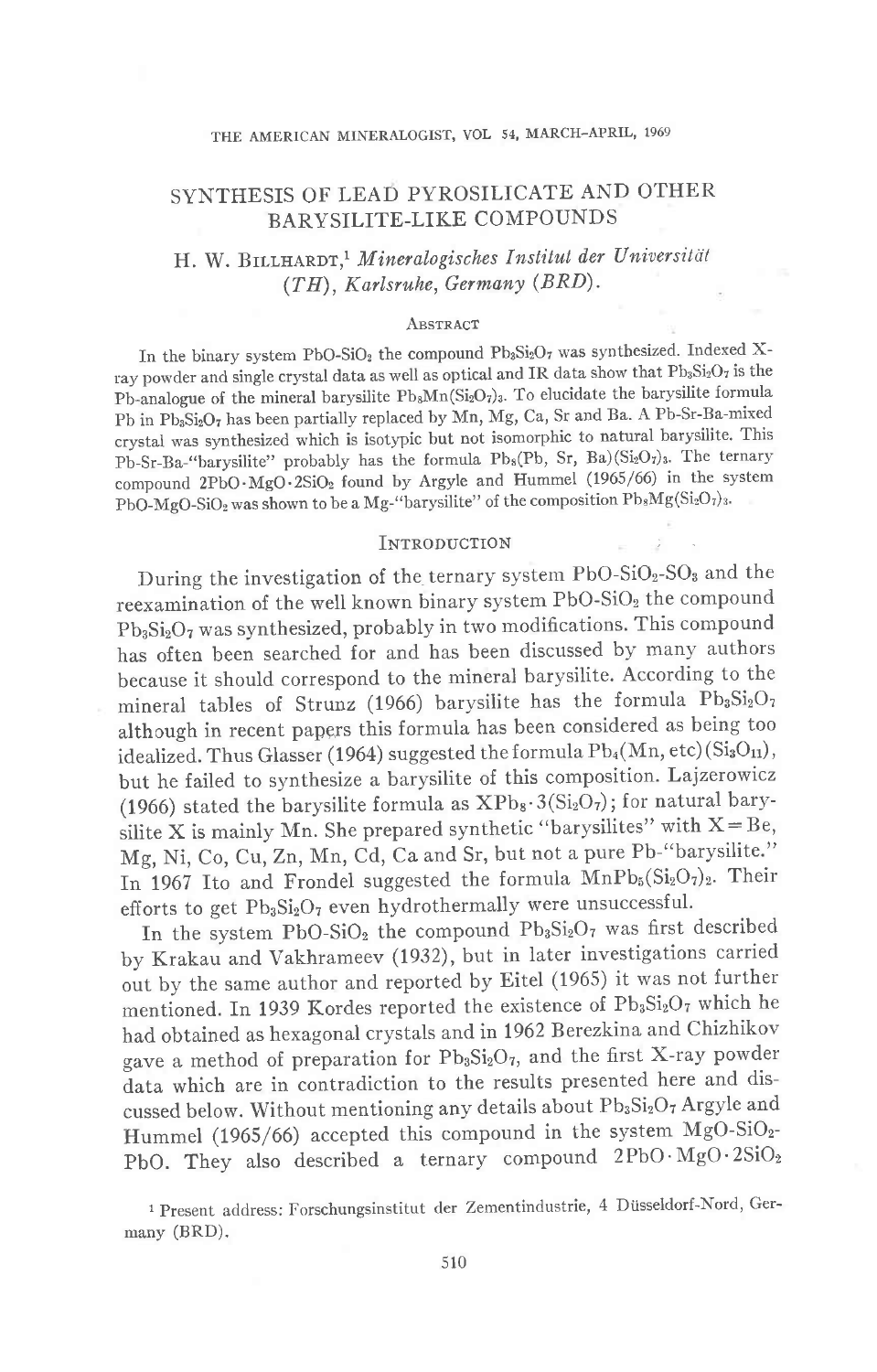which, according to our investigations, is a Mg-"barysilite" of the composition  $Pb_8Mg(Si_2O_7)_3$ .

All other authors (Geller et al., 1934; McMurdie et al., 1939; Paetsch et al., 1965; Argyle et al., 1960) investigating the system PbO-SiO<sub>2</sub> doubted the existence of Pb<sub>3</sub>Si<sub>2</sub>O<sub>7</sub> or neglected the compound altogether.

## PREPARATION OF Pb<sub>3</sub>Si<sub>2</sub>O<sub>7</sub>

Pure PbO and SiO<sub>2</sub> from E. Merck and R. de Haen were used for the preparation of Pb<sub>3</sub>Si<sub>2</sub>O<sub>7</sub>. The oxides in stoichiometric relation were fused in Pt-crucibles at temperatures of about 950°C, taking into account the loss caused by evaporation. To protect the Ptcrucible from reaction with Pb a small amount of NH<sub>4</sub>NO<sub>3</sub> was added to the sample in order to get an oxidizing atmosphere (Merker and Wondratschek 1967) and then the batch was heated very slowly. Glass of Pb<sub>3</sub>Si<sub>2</sub>O<sub>7</sub> composition was obtained by quenching the homogeneous melt.

Annealing experiments on "Pb<sub>3</sub>Si<sub>2</sub>O<sub>7</sub>-glasses" showed no crystallization of Pb<sub>3</sub>Si<sub>2</sub>O<sub>7</sub> at 300°C after 24 hours. At 400-500°C, however, a microcrystalline phase X crystallized which is probably a low-temperature modification of lead pyrosilicate. This compound is stable up to about 650°C and decomposes at higher temperatures into lead orthosilicate Pb<sub>2</sub>SiO<sub>4</sub> and lead metasilicate PbSiO<sub>3</sub>. At 500-600°C another binary phase Y crystallizes from under-cooled melts, together with small amounts of Pb<sub>2</sub>SiO<sub>4</sub> and PbSiO<sub>3</sub>. This phase Y has an X-ray powder pattern similar to natural barysilite. It seems to decompose incongruently at about 710°C into Pb<sub>2</sub>SiO<sub>4</sub> and melt. DTA-analyses show complete melting at 725 ± 5°C.

Attempts to convert the high temperature phase Y into phase X by heating for 10 days at about 500°C failed. This may be due to a kinetic effect and does not rule out the possibility that X and Y are two modifications of the same compound. The X-ray powder diffraction pattern of X, however, is not similar to Y, but to a compound of pyromorphite type. Many lines could be indexed with hexagonal  $a=9.94\pm0.02$  Å. The cell constant c could not be determined. Further investigations for the phase X are planned.

#### PREPARATIONS OF SINGLE CRYSTALS

Crystals of phase Y suitable for X-ray single crystal techniques were prepared by the following two methods:

1. Heating the quenched melt for several hours at about 650°C.

臥

2. Quenching a melt to 680°C. When this temperature is reached, the cooling rate is retarded to about  $5^{\circ}$ C/min down to 650°C. At this temperature the sample is held for several hours. The cooling rate above 680°C should be not too slow, otherwise Pb<sub>2</sub>SiO<sub>4</sub> crystallizes primarily. Pb<sub>2</sub>SiO<sub>4</sub> is very stable and (together with the residual melt) cannot be converted into another compound, so that the metasilicate PbSiO<sub>3</sub> is formed out of the residual melt.

The second method of preparation is more successful than the first one. The single crystals thus obtained have irregular shapes and a cross-section of about 0.1 mm. Perezkina et al. (1962) got crystals in a glass matrix by quenching an undercooled melt that had been heated for 24 hours close to or below the melting point. They believed these crystals to have the composition Pb<sub>3</sub>Si<sub>2</sub>O<sub>7</sub> and to exist only near the melting point. Slow cooling was supposed to lead to decomposition of Pb<sub>a</sub>Si<sub>2</sub>O<sub>7</sub> to lead orthosilicate and metasilicate. This statement is in contradiction to our results described above. Experiments carried out under the conditions mentioned by Berezkina et al., revealed that these crystals are a high tem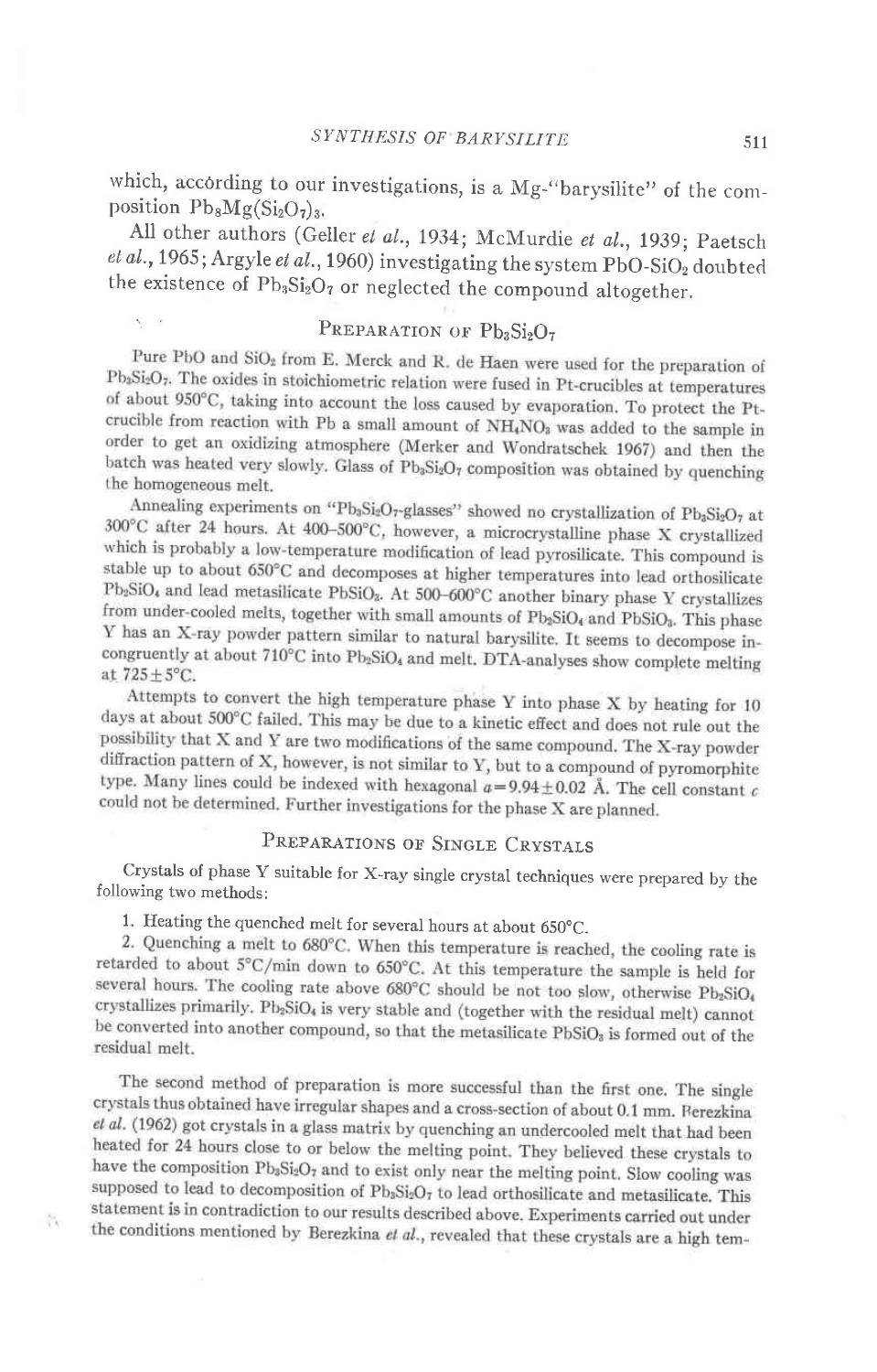perature modification of Pb<sub>2</sub>SiO<sub>4</sub>. The X-ray powder pattern, however, given by Berezkina et al. (Fe $K_{\alpha}$ -radiation; 70-100 hours exposure time) could not be identified either with that of our phases X and Y or with any prepared PbSiO<sub>3</sub> or Pb<sub>2</sub>SiO<sub>4</sub> modification (Billhardt, 1968).

#### **X-RAY INVESTIGATIONS**

Powder diffraction patterns of all compounds were made with an AEG-Guinier camera using pure Si-powder as an internal standard (Si,  $a=5.431$  Å). Intensity measurements were made with a Zeiss-Jena photometer and the cell constants were refined and computed by the use of indexed powder diffraction patterns. In table 4 and 5 the  $d$ -values and intensities of phase X and Y are listed.

Oscillation and precession photographs of phase Y revealed hexagonal symmetry with the following conditions limiting possible reflexions:

| $hki!$              | $- h + k + l = 3n$ |
|---------------------|--------------------|
| $(h\overline{h2h}l$ | $l = 3n$ )         |
| $(h\overline{h0}l$  | $h + l = 3n$ )     |
| and $l = 2n$        |                    |

This leads to the probable space groups  $R3c$  and  $R3c$ . The cell constants in hexagonal setting are:  $a=10.13(6)$ ,  $c=38.70(3)$  Å. By assuming  $Z = 18$  for Pb<sub>3</sub>S<sub>12</sub>O<sub>7</sub> the calculated density  $\rho_{\text{(calc)}} = 6.864$  g/cm<sup>3</sup> is in good agreement with the measured value  $\rho_{\text{(meas)}} = 6.84 \pm 0.05 \text{ g/cm}^3$ .

The comparison of these data with those of natural barysilite in Table 1 shows close agreement. The probable space group for barysilite of Långban/Sweden was determined as  $R3c$  or  $R3c$ , in agreement with J. Lajzerowicz, who assumed the space group  $R\overline{3}c$  by investigating the systematic intensity distribution. The relationship between these two

|  |  | TABLE 1. SINGLE CRYSTAL DATA OF BARYSILITE AND PD3012O7 |  |  |
|--|--|---------------------------------------------------------|--|--|
|  |  |                                                         |  |  |

 $\mathbb{R}^1$   $\mathbb{C}^1$   $\mathbb{C}$ 

|                                                                                                              | Synthetic<br>$Pb_3Si_2O_7$                                                                                                                                  |                                                                                                            |                                                                                                                                    |
|--------------------------------------------------------------------------------------------------------------|-------------------------------------------------------------------------------------------------------------------------------------------------------------|------------------------------------------------------------------------------------------------------------|------------------------------------------------------------------------------------------------------------------------------------|
| This paper<br>$a = 9.80(1)$ Å<br>$c = 38.35(5)$ Å<br>$Z = 6$<br>$\rho_{\text{(calc)}} = 6.91 \text{ g/cm}^3$ | J. Lajzerowicz<br>$9.821(5)$ Å<br>$38.38(6)$ Å<br>$6.84$ g/cm <sup>3</sup><br>$p_{\text{(meas)}} = 6.72 \text{ g/cm}^3$<br>and 6.55-6.706 g/cm <sup>3</sup> | F. P. Glasser<br>$8.46(2)$ Å<br>$38.3$ $(2)$ Å<br>(Winchel, 1965)<br>(Flink, 1917;<br>referred by Glasser) | This paper<br>$10.13 + 0.006$ Å<br>$38.70 \pm 0.03$ (A)<br>18<br>$6.86_{4}$ g/cm <sup>3</sup><br>$6.84 \pm 0.05$ g/cm <sup>3</sup> |

 $\alpha$  The deviation from the cell constant  $\alpha$  presented by Glasser (1964) is apparent. Most probably he erroneously published the  $(a^2)^{-1}$ -value, because  $a = (a^2)^{-1}$ /sin 60° = 9.77 Å is in rather good agreement to the other values in Table 1.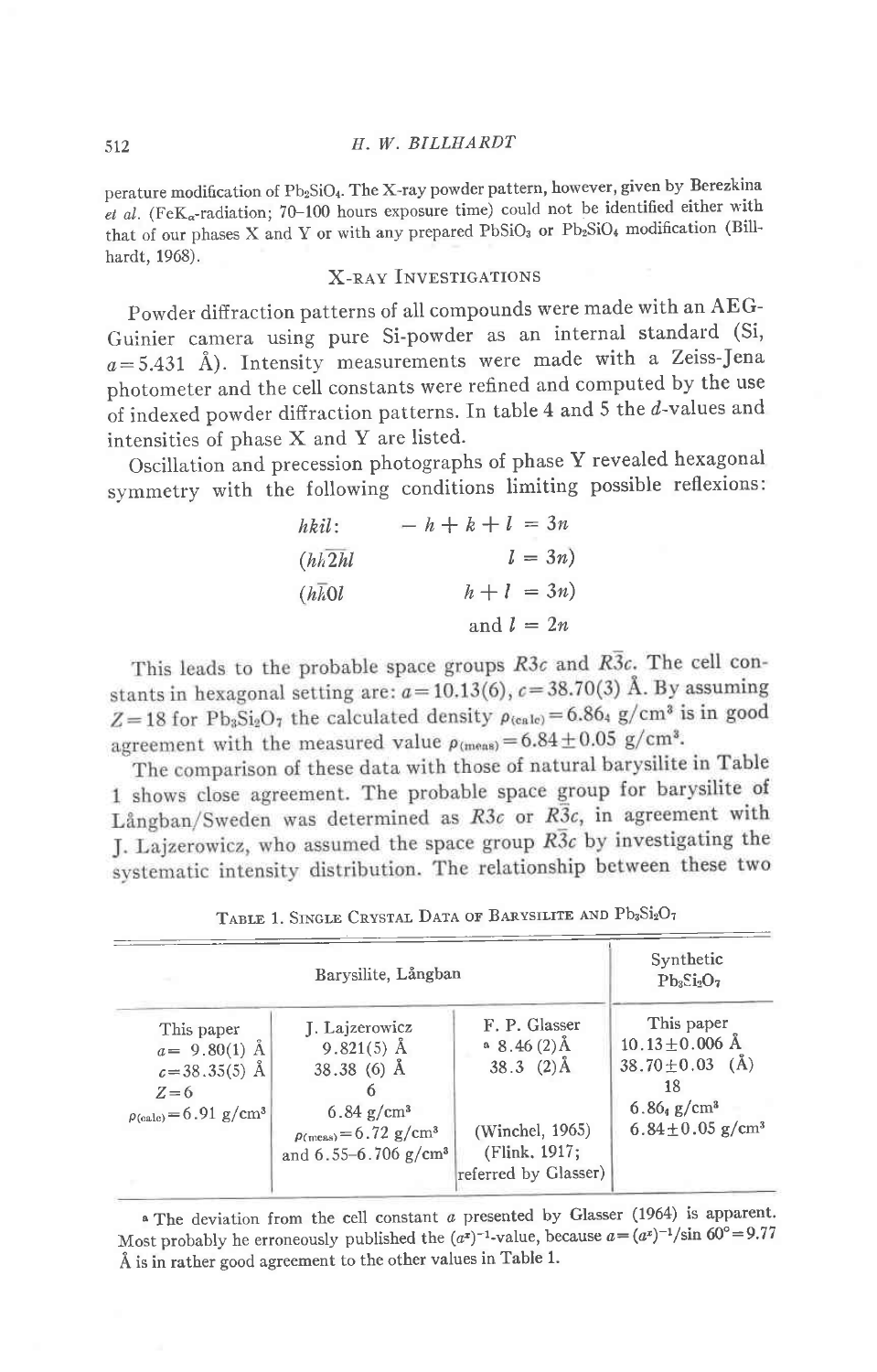compounds is also indicated by the same optical character (negative birefringence) and similar IR-data. But while the mica-like platelets of barysilite and synthetic Mn-"barysilite" have excellent cleavage parallel to (001) no characteristic cleavage of phase Y was observed.

All investigations of phase y and barysilite revealed that these two compounds are isotypic. According to the statement of J. Lajzerowicz that the natural barysilite has the formula  $Pb_8Mn(Si_2O_7)_3$  the newly prepared phase Y has the composition  $Pb_8Pb(Si_2O_7)_3$  and is the Pb-"barysilite" of the ideal composition  $Pb_3Si_2O_7$ .

Comparing the cell dimensions of barysilite and  $Pb_3Si_2O_7$  in Table 1 it is evident that the substitution of  $Mn^{2+}$  by Pb<sup>2+</sup> causes a considerable enlargement of the barysilite lattice. The synthesis of mixed crystals of Mn-"barysilite" and Pb<sub>3</sub>Si<sub>2</sub>O<sub>7</sub> was not possible. There were always two phases of different "barysilites." The ionic radii of  $Pb^{2+}$  and  $Mn^{2+}$  are too different for an isomorphic replacement in this structure. Therefore barysilite and  $Pb_3Si_2O_7$  are isotypic but not isomorphic.

#### INFRARED DATA

With a Beckman Infrared Spectrophotometer IR 10 infrared spectra were recorded at liquid nitrogen temperatures, using KBr- and CsBrpellets. The absorption bands of phase X,  $Pb_3Si_2O_7$  and barysilite are listed in Table 2. The absorption spectra of  $Pb_3Si_2O_7$  and barysilite,

| Phase X                |                  |                        | Pb-"barysilite"         |                       | Barysilite   |
|------------------------|------------------|------------------------|-------------------------|-----------------------|--------------|
| $258$ cm <sup>-1</sup> | st               | $258$ cm <sup>-1</sup> | st                      | $260 \text{ cm}^{-1}$ | st           |
| 328                    | vw               |                        |                         |                       |              |
| 360                    | vw               | 360                    | $_{\rm VW}$             | 378                   | W            |
| 400                    | vw               | 395                    |                         | 394                   | W            |
|                        |                  | 420                    | b                       | 418                   | m            |
| 438                    | W                | 432                    | m                       | 448                   | m            |
|                        |                  | 458                    | m                       | 464                   | m            |
| 475                    | st b             | 476                    | W                       | 480                   | m            |
|                        |                  | 508                    | <b>VW</b>               |                       |              |
| 522                    | st b             | 526                    | st                      | 530                   | st           |
|                        |                  | 536                    | $\ensuremath{\text{W}}$ | 554                   | W            |
| 668                    | m                |                        |                         |                       |              |
| 700                    | ${\rm V}{\rm W}$ | 679                    | st                      | 702                   | st           |
| 822                    | $\mathbf w$      | 822                    | st                      | 832                   | st           |
| 845                    | ${\bf m}$        | 855                    | <b>VW</b>               |                       |              |
| 875-885                | st b             | 882                    | st b                    | 892                   | st b         |
|                        |                  |                        |                         | 914                   | $\mathbf{W}$ |
| 940                    | m                | 936                    | st b                    | 934                   | st b         |
| 965                    | m                |                        |                         | 976                   | vw           |
| 1062                   | m                |                        |                         |                       |              |

TABLE 2. IR-ABSORPTION SPECTRA OF X, Pb-"BARYSILITE" AND BARYSILITE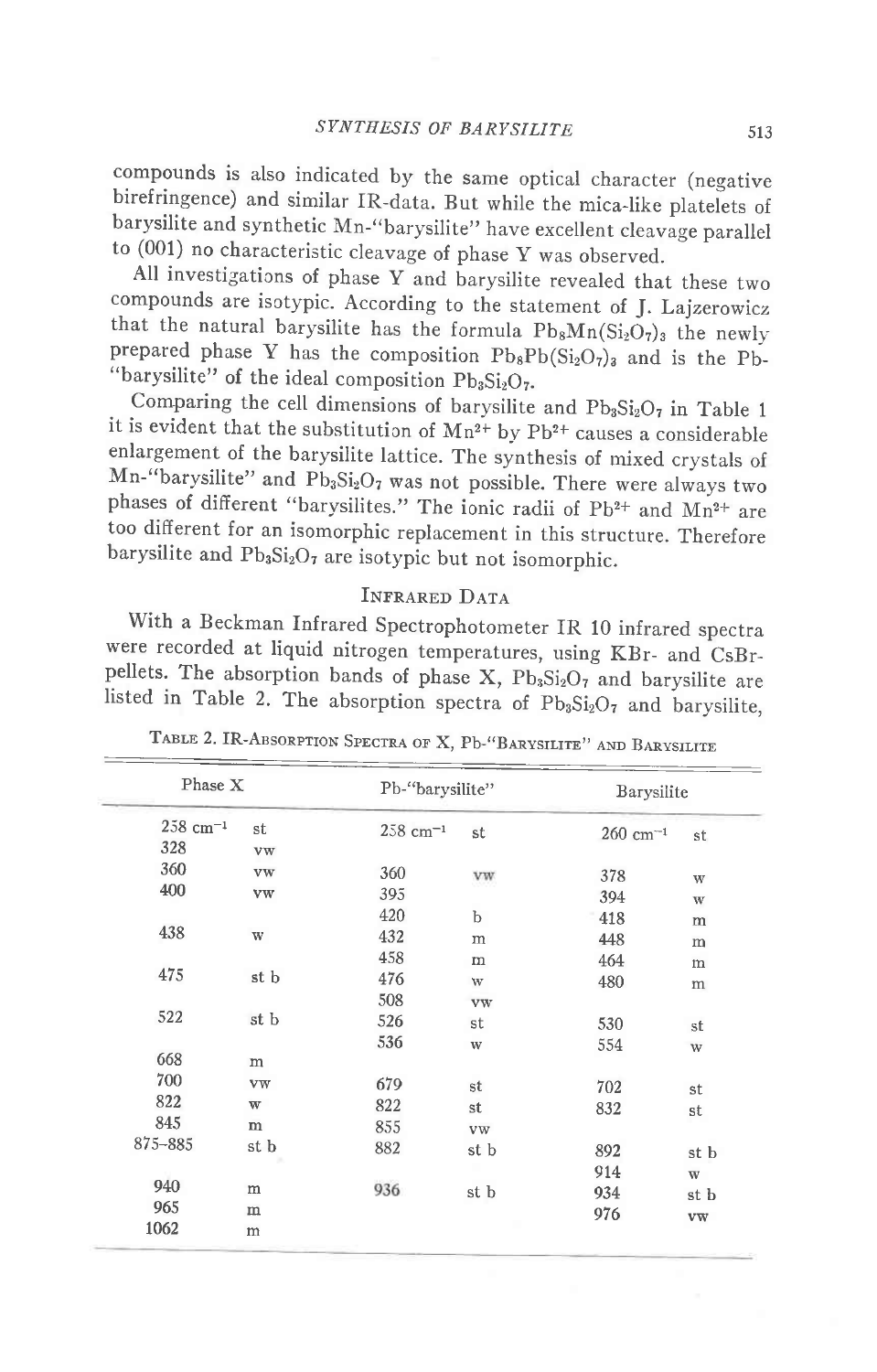



compared in Figure 1, are very similar except for the band near  $700 \text{ cm}^{-1}$ . This absorption band is characteristic for all pyrosilicates as have been pointed out by Lazarev (1961) and Lajzerowicz (1965). According to these authors the position of this band depends on the Si-O-Si-valence angle in the pyrosilicate structure which is a function of the Me<sup>2+</sup>-oxygen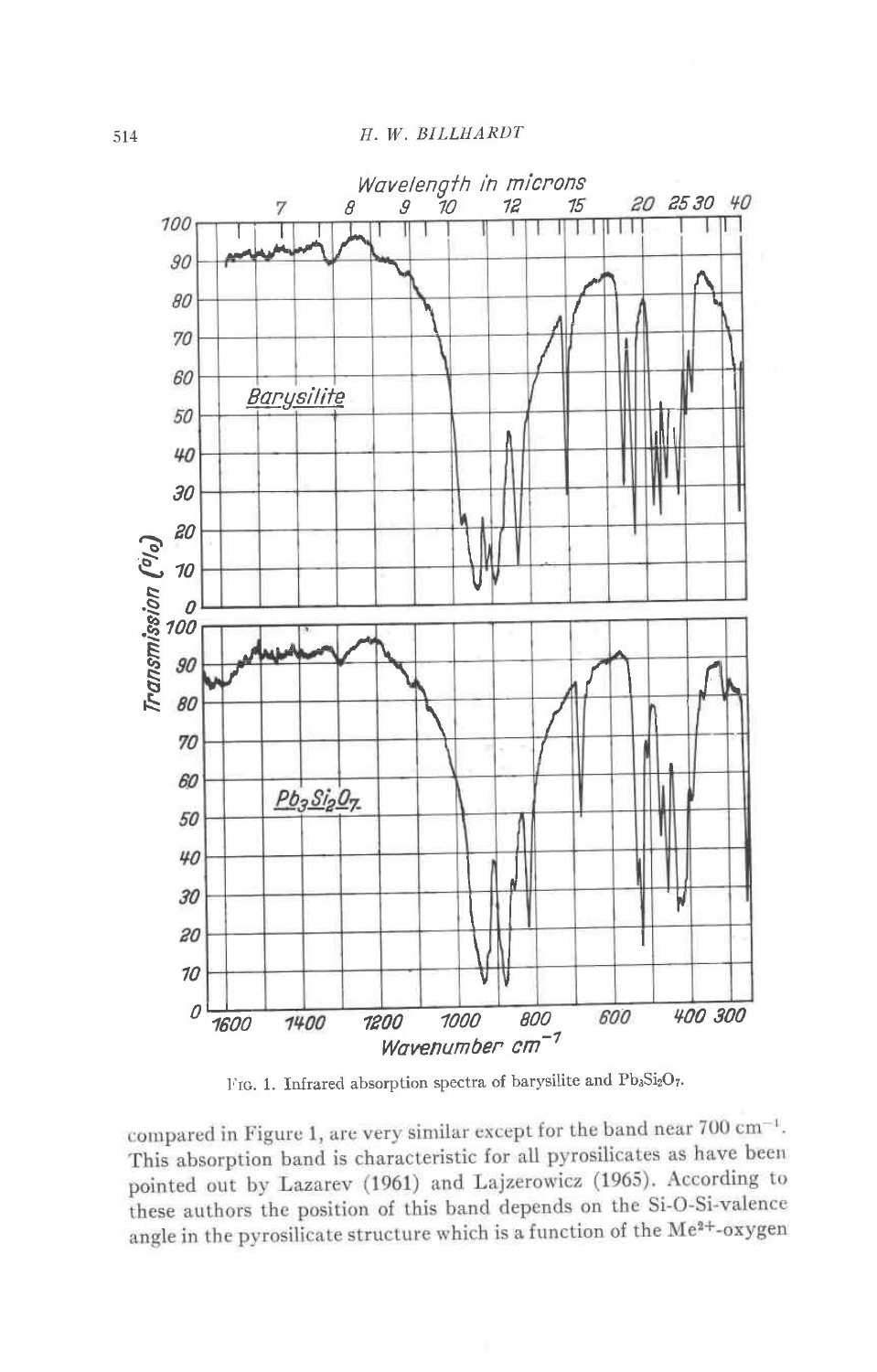

FIG. 2. The position of the "characteristic pyrosilicate absorption band" of different "barysilites" as a function of the cation-oxygen distance. Small circles represent measurements of J. Lajzerowicz, large circles our own measurements.

distance. Therefore this characteristic pyrosilicate-band has been measured for all our synthesized "barysilites" and is compared with the data of J. Lajzerowicz in Figure 2.

This figure shows a good fitting of the data of the new Pb-"barysilite" and of the later described "barysilites" with large cations as Sr and Ba on the elongated line given for "barysilites" by J. Lajzerowicz.

## SYNTHESIS OF Sr-Pb-Ba-"BARYSILITE" MIXED CRYSTALS

After the Pb-"barysilite" synthesis had been successful, the next step was to find out whether it is possible to replace Pb<sup>2+</sup> by other large cations like Sr<sup>2+</sup> and Ba<sup>2+</sup> in the barysilite structure of Pb<sub>3</sub>Si<sub>2</sub>O<sub>7</sub>.

The method of preparing these compounds was the same as described above for Pb<sub>3</sub>Si<sub>2</sub>O<sub>7</sub>. However a treatment at higher temperatures was chosen (620-720°C). Besides pure PbO and SiO<sub>2</sub> the metal oxides SrO and BaO were used as reagents. These were obtained by thermal decomposition of their nitrates and carbonates under a nitrogen atmosphere (G. Brauer).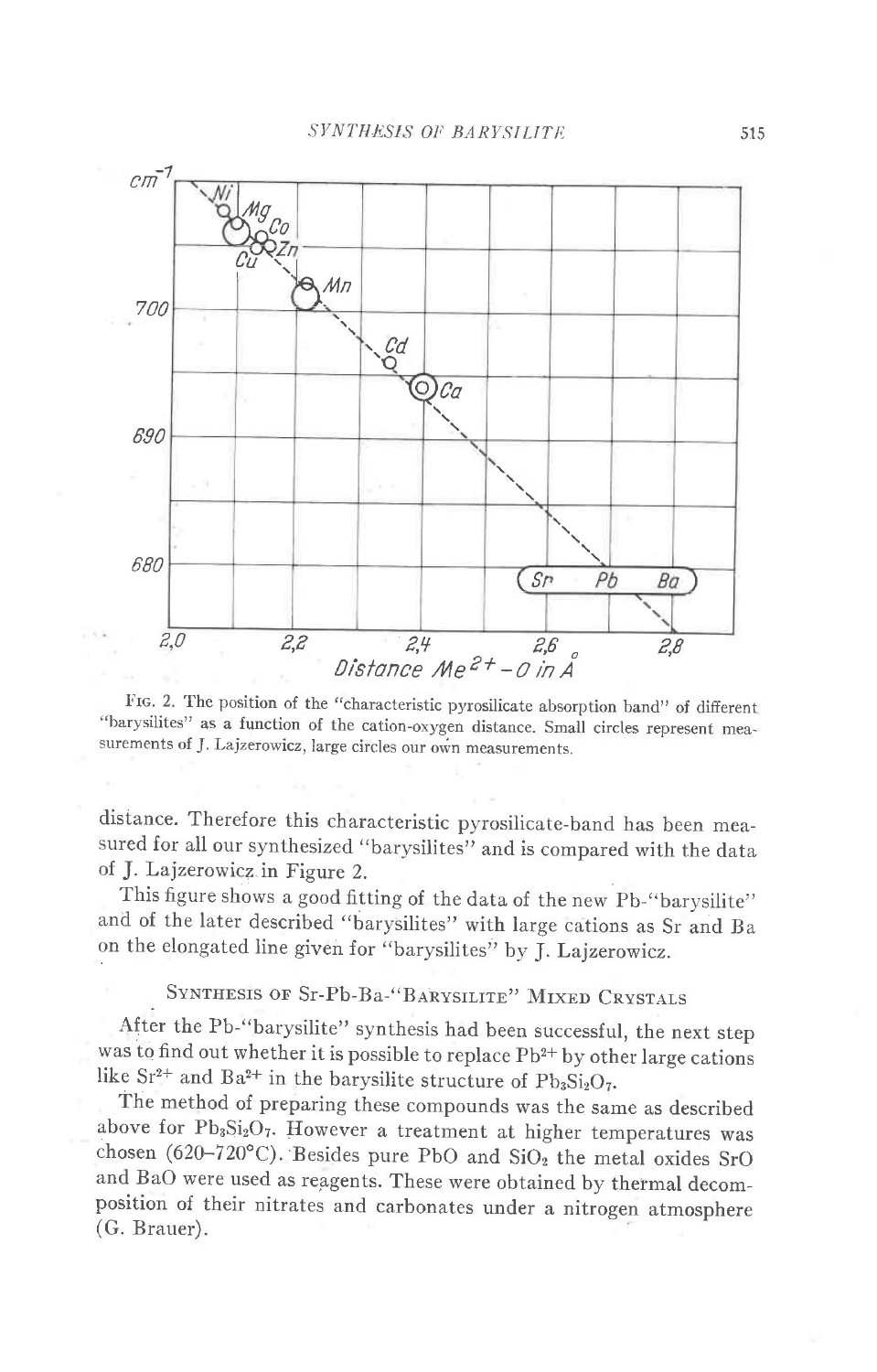The partial replacement of Pb by Sr and Ba in the barysilite structure led to the following mixed crystals:

> between Pb- and Sr-"barysilite" Pb- and Ba-"barvsilite" Sr- and Ba-"barysilite"

The cell dimensions of these "barysilites" are tabulated in Table 3 and compared with the data of other "barysilites" in Figure 3.

| Composition <sup>a</sup>      | $a_{\text{hex}}$ A | C <sub>hex</sub> A |
|-------------------------------|--------------------|--------------------|
| $Pb_8Sr(Si_2O_7)_3$           | $10.091 \pm 0.006$ | $38.72 \pm 0.03$   |
| $Pb_{8.5}Sr_{0.5}(Si_2O_7)_3$ | 10.110             | 38.71              |
| $Pb_9(Si_2O_7)_3$             | 10.130             | 38.70              |
| $Pb_8Sr_0.5Ba_0.5(Si_2O_7)_3$ | 10.130             | 38.84              |
| $Pb_{8,5}Ba_{0,5}(Si_2O_7)_3$ | 10.155             | 38.84              |
| $Pb_8Ba(Si_2O_7)_3$           | 10.166             | 38.91              |

|  |  |  |  |  | TABLE 3. CELL DIMENSIONS OF Pb-Sr-Ba-"BARYSILITES' |
|--|--|--|--|--|----------------------------------------------------|
|--|--|--|--|--|----------------------------------------------------|

a The tabulated chemical composition is that of the weighed-in material. Losses by evaporation can be neglected. Chemical analyses are difficult because it is not certain whether the samples were homogenous or whether there were also some small relicts of glass.

The synthesis of Ba-"barysilite" proved to be more difficult than that of Pb- and Sr-"barysilite." This may be due to the larger cation-radius of Ba<sup>2+</sup>. The synthesis of Mg- and Mn-"barysilite" (with small cations) is quite uncomplicated. This fact may explain why Pb-"barysilite" has never been found in nature up to now.

# Mg-"BARYSILITE" IN THE SYSTEM PbO-MgO-SiO<sub>2</sub>

Only one ternary compound was synthesized by Argyle and Hummel (1965/66) during their investigation of the system PbO-MgO-SiO2. They supposed that this compound 2PbO · MgO · 2SiO<sub>2</sub> has the "unusual ability to take 2PbO·SiO<sub>2</sub>, 3PbO·2SiO<sub>2</sub>, PbOSiO<sub>2</sub>, MgO·SiO<sub>2</sub> and SiO<sub>2</sub> into solid solution." They assumed that this was especially evident in the systems 2PbO·SiO<sub>2</sub>-2PbO·MgO·2SiO<sub>2</sub> and PbO·SiO<sub>2</sub>-2PbO·MgO 2SiO<sub>2</sub>. No change in the spacings of the "mixed crystals" was found. Therefore they explained this feature as caused by a "cation defect."

Now it was interesting to see whether the compound 2PbO·MgO 2SiO<sub>2</sub> has the barysilite structure or not. A comparison of the diffraction pattern of this "mixed crystal" given by Argyle and Hummel and of our natural barysilite shows good agreement in Table 6. We indexed the powder pattern of "2PbO·MgO·2SiO2" with the lattice spacing of our

516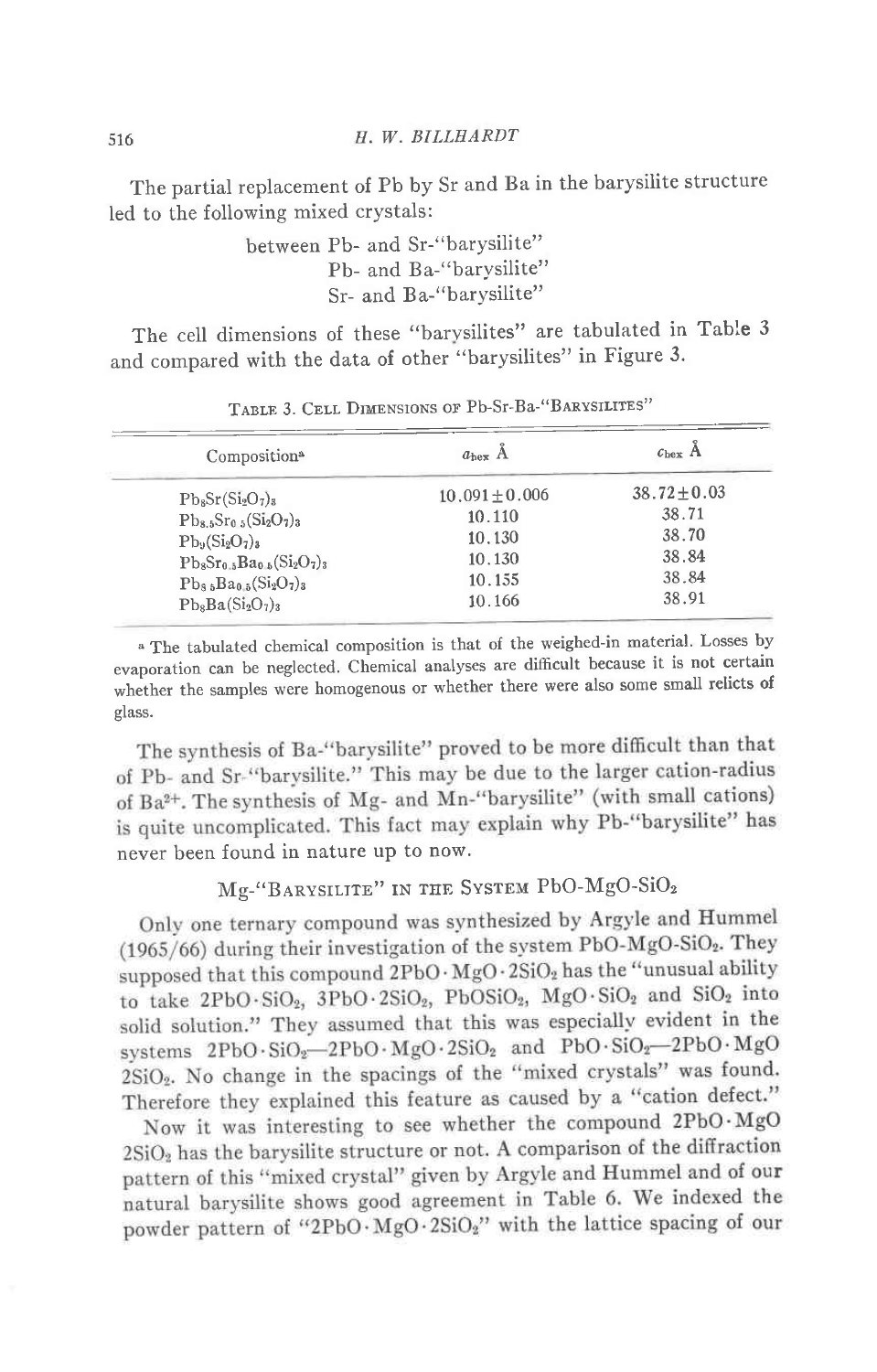

Frc. 3. cell dimensions of different "barysilites" as a function of the cation-oxygen distance. This figure of J. Lajzerowicz was extended with the data of Pb-Sr-Ba-"barysilites". Because there are no dehnite values of the cation-oxygen distance in the literature, these values are indicated as wide rectangles (compare also Fig. 2).

barysilite and calculated the cell dimensions  $a_{\text{hex}} = 9.73(\pm 0.05)$ ,  $c_{\text{hex}}$  $=38.24\pm0.1$  Å.

The density as measured by Argyle and Hummel is  $\rho(\exp) = 6.15 \text{ g/cm}^3$ . With this value the number of formula weights in the unit cell is  $Z=$ 19.12, whereas the theoretical value of  $Z$  for a barysilite is 18.

To elucidate this discrepancy we tried to synthesize a Mg-"barysilite." In the course of these efforts we observed two types of Mg-"barysilites":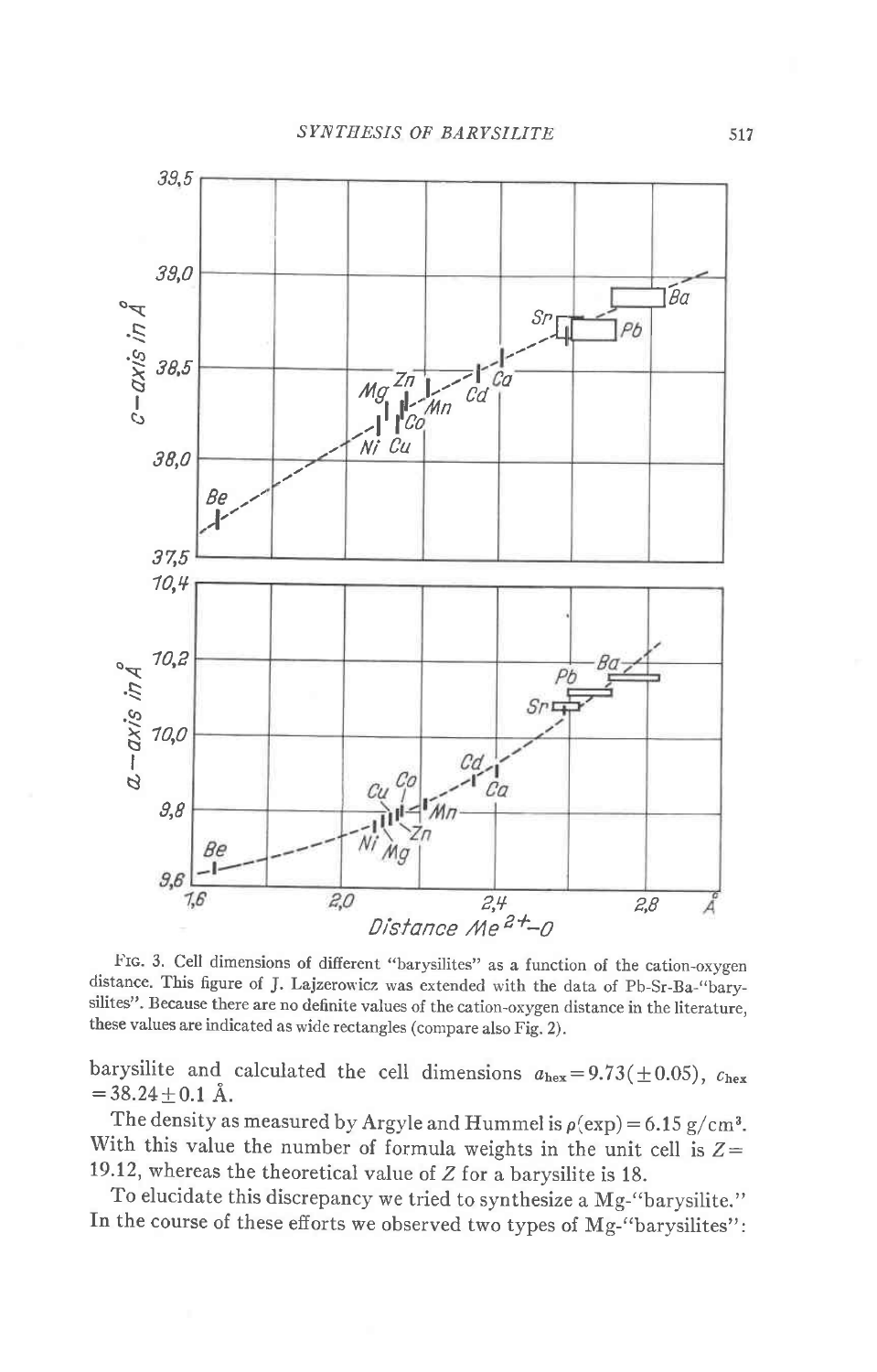| $I/I_0$        | $d, \mathring{A}$ | $I/I_0$ | $d, \mathring{A}$ | $I/I_0$        | $d, \AA$ |
|----------------|-------------------|---------|-------------------|----------------|----------|
| 10             | 8.62              | 90      | 2.855             | 15             | 1.929    |
| 10             | 4.97              | 50      | 2.827             | 30             | 1.875    |
| 20             | 4.39              | 3       | 2.743             | 20             | 1.863    |
| 50             | 4.30              |         | 2.579             | 35             | 1.840    |
| 30             | 3.75              | 5       | 2.483             | 15             | 1.820    |
| 7              | 3.561             | 4       | 2.292             | 10             | 1.781    |
| 30             | 3.287             | 3       | 2.257             | 4              | 1.722    |
| 55             | 3.250             | 5       | 2.232             | 4              | 1.717    |
| 15             | 3.220             | 10      | 2.147             | $\overline{4}$ | 1.679    |
| $\overline{4}$ | 3.173             | 45      | 2.034             | 10             | 1.660    |
| 40             | 3.068             | 25      | 1.979             |                |          |
| 100            | 2.896             | 15      | 1.971             |                |          |

TABLE 4. X-RAY POWDER DIFFRACTION OF PHASE X

TABLE 5. X-RAY POWDER DIFFRACTION OF Pb-"BARYSILITE"

| $I/I_0$          | $d$ (meas),<br>Å | $d$ (comp),<br>Å | hkl   | $I/I_0$        | Å     | $d$ (meas), $d$ (comp),<br>Ă | hkl   |
|------------------|------------------|------------------|-------|----------------|-------|------------------------------|-------|
| 15               | 8.02             | 7.99             | 102   | 15             | 2.637 | 2.637                        | 10.14 |
| 15               | 6.54             | 6.50             | 014   | $\overline{5}$ | 2.533 | 2.532                        | 220   |
| 15               | 6.50             | 6.45             | 006   | 10             | 2.518 | 2.518                        | 12.10 |
| 50               | 4.99             | 5.06             | 110   | 25             | 2.429 | 2.428                        | 311   |
| 40               | 4.28             | 4.28             | 022   | 20             | 2.412 | 2.413                        | 21.11 |
|                  |                  | 3.99             | 204   | 5              | 2.357 | 2.359                        | 314   |
| 30 <sub>b</sub>  | 4.00             | 3.98             | 116   |                |       | 2.357                        | 226   |
| 40               | 3.54             | 3.54             | 01.10 | 20             | 2.333 | 2.332                        | 01.16 |
| 85 <sub>b</sub>  | 3.29             | 3.28             | 119   | 10             | 2.320 | 2.321                        | 135   |
|                  | 3.27             | 3.27             | 212   | 10             | 2.299 | 2.299                        | 11.15 |
|                  |                  | 3.27             | 10.11 | $\overline{5}$ | 2.225 | 2.226                        | 317   |
| 30               | 3.25             | 3.25             | 028   | 15             | 2.182 | 2.182                        | 229   |
| 40               | 3.23             | 3.23             | 00.12 | 10             | 2.141 | 2.139                        | 044   |
| 90               | 3.05             | 3.05             | 215   | 10             | 2,118 | 2.118                        | 20.16 |
| 70               | 2.926            | 2.924            | 300   | 30             | 2.061 | 2.060                        | 31.10 |
| 30               | 2.903            | 2.902            | 20.10 | 20             | 2.010 | 2:010                        | 231   |
| 65               | 2.845            | 2.851            | 303   | 20             | 2.002 | 2.002                        | 322   |
|                  |                  | 2.843            | 127   | 40             | 1.992 | 1.991                        | 22.12 |
| 100 <sub>b</sub> | 2.736            | 2.735            | 218   | 10             | 1.975 | 1.979                        | 11.18 |
|                  | 2.722            | 2.721            | 11.12 | 15             | 1.968 | 1.969                        | 234   |
| 5                | 2.663            | 2.663            | 306   | 30             | 1.948 | 1.948                        | 325   |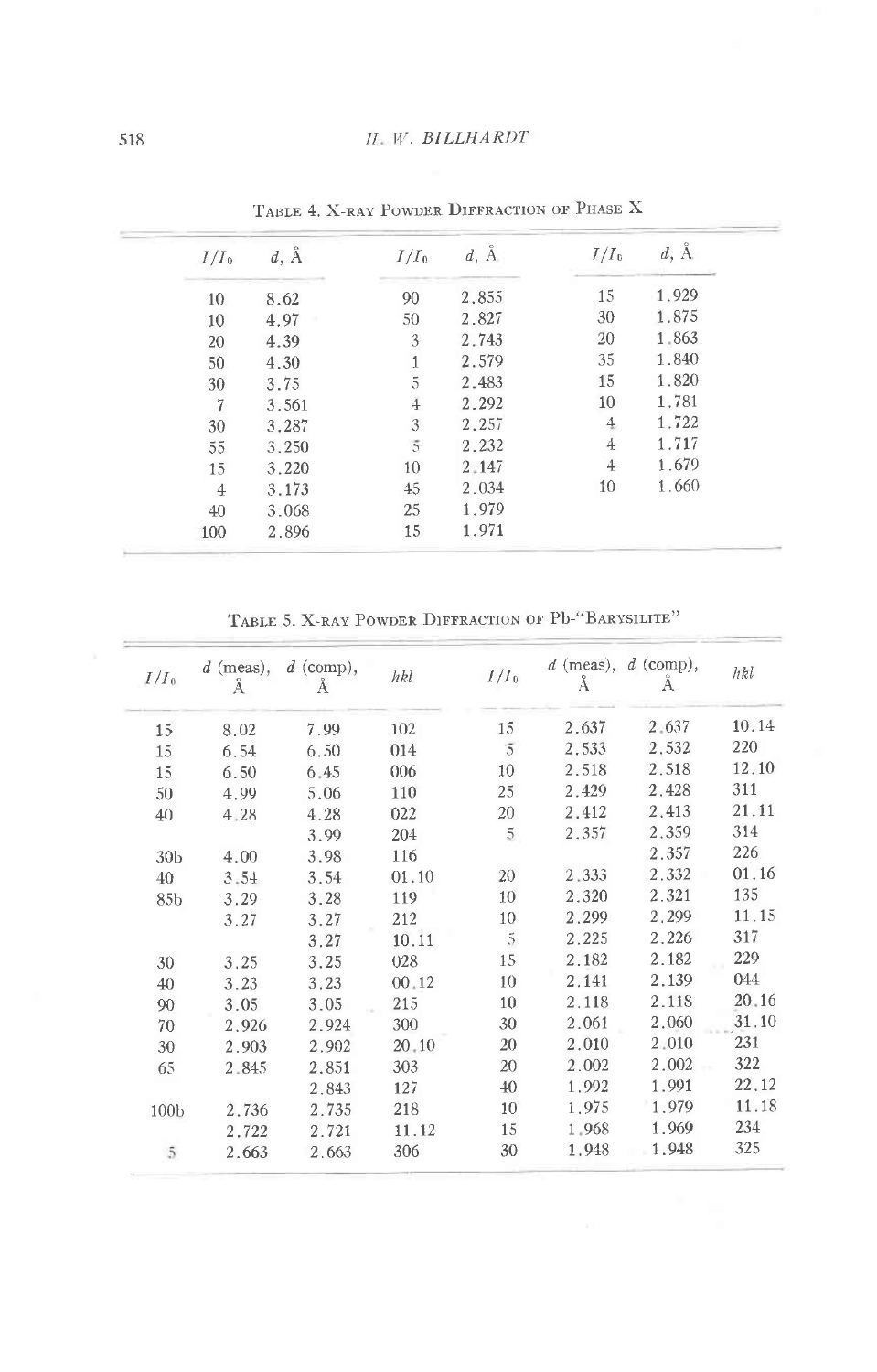# SYNTHESIS OF BARYSILITE

| Barysilite       |          |         | " $Pb_2MgSi_2O_7$ "<br>Argyle et al. (1965/66) | Mg-"barysilite" |              |  |
|------------------|----------|---------|------------------------------------------------|-----------------|--------------|--|
| $I/I_0$          | $d, \AA$ | $I/I_0$ | $k, \mathring{A}$                              | $d, \AA$        | hkl          |  |
| 15               | 6.39     | 18      | 6.33                                           | 6.39            | 006          |  |
|                  |          | 3       | 5.04                                           |                 |              |  |
| 5                | 4.90     | 5       | 4.85                                           | 4.87            | 110          |  |
| 50               | 4.57     | 54      | 4.53                                           | 4.56            | 113          |  |
| 20               |          |         |                                                | 4.17            | 201; 108     |  |
| 25               | 4.14     | 13      | 4.13                                           | 4.12            | 022          |  |
| 60               | 3.88     | 66      | 3.85                                           | 3.87            | 116; 204     |  |
| 35               | 3.50     | 29      | 3.48                                           | 3.46            | 01.10        |  |
| 50               | 3.22     |         |                                                | 3.21            | 10.11; 119   |  |
| 50               | 3.21     | 48      | 3.19                                           | 3.19            | 121; 00.12   |  |
| 60               | 3.16     | 62      | 3.14                                           | 3.15            | 212          |  |
| 15               | 3.04     | 10      | 3.02                                           | 3.03            | 124          |  |
| 100              | 2.957    | 100     | 2.94                                           | 2.947           | 215          |  |
|                  |          | 3       | 2.87                                           |                 |              |  |
| 50               | 2.829    | 35      | 2.81                                           | 2.816           | 300          |  |
| 80               | 2.765    | 67      | 2.75                                           | 2.757           | 127; 303     |  |
| 80               | 2.675    | 63      | 2.67                                           | 2.670           | 11.12        |  |
| 20               | 2.605    | 7       | 2.60                                           | 2.603           | 10.14        |  |
| 20               | 2.586    | 15      | 2.57                                           | 2.505           | 306          |  |
| $\sqrt{5}$       |          |         |                                                | 2.453           | 220; 12.10   |  |
| $\sqrt{5}$       |          |         |                                                | 2.393           | 223          |  |
| 15               | 2.358    | 11      | 2.35                                           | 2.353           | 309; 21.11   |  |
| 20               | 2.347    | 13      | 2.34                                           | 2.339           | 311          |  |
| 25               | 2.305    | 15      | 2.30                                           | 2.305           | 01.16; 02.14 |  |
| 10               | 2.285    | 11      | 2.28                                           | 2.277           | 226; 314     |  |
| 20               | 2.266    | 11      | 2.26                                           | 2.261           | 11.15        |  |
| 30 <sub>b</sub>  | 2.109    | 15      | 2.09                                           | 2.099           | 138; 402     |  |
| 10               | 2.083    | 7       | 2.08                                           | 2.076           | 20.16; 21.14 |  |
| 7                | 2.070    |         |                                                |                 | 044          |  |
| 25               | 2.004    | 9       | 1.994                                          | 1.998           | 31.10        |  |
| 15               | 1.954    |         |                                                | 1.951           | 11.18        |  |
| $40\ \mathrm{b}$ | 1.943    | 25      | 1.929                                          | 1.938           | 231; 408     |  |
|                  |          |         |                                                |                 | 22.12        |  |
| 25               | 1.901    | 9       | 1.895                                          | 1.898           | 30.15        |  |
| 30               | 1.886    |         |                                                | 1.877           | 325          |  |
| 50               | 1.856    | 42      | 1.838                                          | 1.849           | 04.10        |  |
| 40               | 1.850    |         |                                                | 1.842           | 410          |  |
| 45               | 1.844    |         |                                                |                 | 21.17        |  |
| 30               | 1.834    | 18      | 1.824                                          | 1.825           | 237; 143     |  |
| 10               | 1.784    | 6       | 1.774                                          | 1.778           | 13.14        |  |
| 20               | 1.777    | 10      | 1.768                                          | 1.770           | 146          |  |

# TABLE 6. X-RAY POWDER DIFFRACTION OF BARYSILITE AND MG-"BARYSILITE" COMPARED WITH "Pb2MgSi2O7"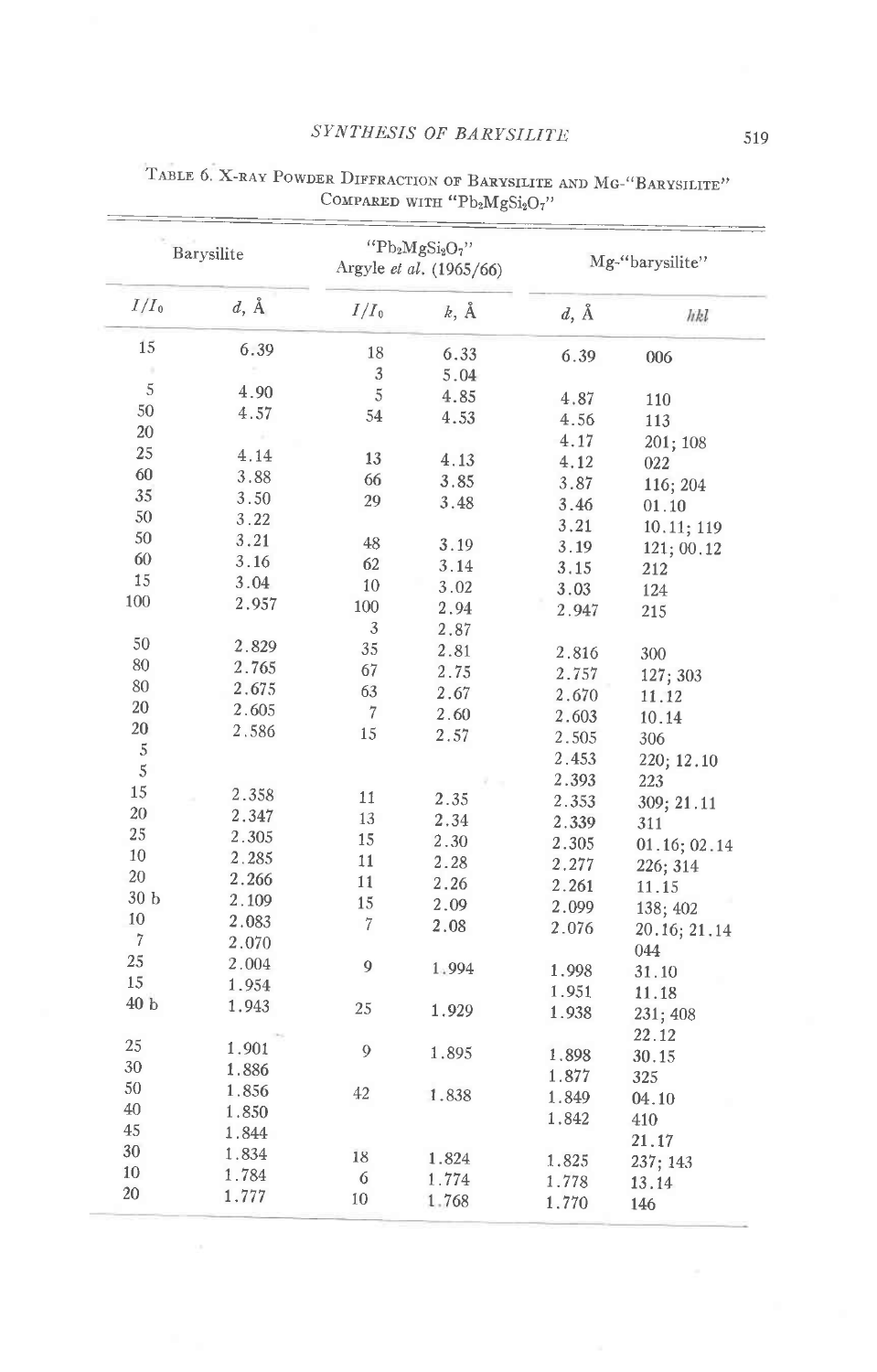$Mg$ -"barysilite" of type I is microcrystalline with broad and diffuse lines on the Guinier-X-Ray pattern and is obtained by quenching the melt. The cell dimensions are intermediate between those of Pb<sub>3</sub>Si<sub>2</sub>O<sub>7</sub> and type II described below. Probably Pb<sup>2+</sup> replaces Mg<sup>2+</sup> in the Mg-"barysilite" and enlarges the lattice constants.

Mg-"barysilile" of type II crystallizes by annealing type I at about 600-700°C or by cooling a melt slowly. Type II forms crystals which give sharp and distinct X-ray patterns. The characteristic IR absorption band for pyrosilicates moves from 703 cm<sup>-1</sup> for type I to 706  $cm^{-1}$  for type II.

In the hexagonal setting the cell constants of well-crystallized Mg-"barysilite" (type II) are:  $a = 9.75(3)$ ,  $c = 38.28(6)$  Å.

The density  $\rho(\exp) = 6.83(\pm 0.1)$  g/cm<sup>3</sup> is in good agreement with the calculated density  $\rho$ (calc) = 6.91 g/cm<sup>3</sup> assuming Z = 6 for Pb<sub>8</sub>Mg(Si<sub>2</sub>O<sub>7</sub>)<sub>3</sub>.

Efforts to replace more than one of the nine  $Pb^{2+}$  by Mg<sup>2+</sup> failed. Therefore the formula of the ternary compound  $2PbO·MgO·2SiO<sub>2</sub>$  in the system PbO-MgO-SiO<sub>2</sub> investigated by Argyle and Hummel (1965/ 66) could not be confirmed and is probably  $Pb_8Mg(Si_2O_7)_3$ .

# DISCUSSION OF THE BARYSILITE FORMULA

According to their investigations of barysilite Ito and Frondel (1967) suggested the formula  $Pb_{\delta}X(Si_2O_7)_2$ . The number of formula weights per unit cell would then be  $Z=9$ . This would only be in agreement with the space group R3c or  $R\overline{3}c$  determined by J. Lajzerowicz (1965) and given in this paper under the condition that X and Pb of Pbs are isomorphic. We never observed an isomorphic exchange of X and Pb of Pbs. Therefore the formula  $Pb_5X(Si_2O_7)_2$  is probably incorrect.

Chemical analyses of barysilite made by Bauer and Berman (1930) and G. Flink (reported by Glasser, 1964) have a Pb: X-ratio ( $X = Fe$ , Mn, Zn, Ca, Mg, K, Na) of about 4-5:1. Glasser interpreted these analyses as indicating the formula 3[Pb<sub>4</sub>(Mn, etc)Si<sub>3</sub>O<sub>11</sub>]. But even this formula is inconsistent with the single crystal data. Probably unpure barysilite was taken for these chemical analyses. As Ito and Frondel already pointed out, the barysilite X-ray powder diagram of Glasser contained nasonite  $Pb_6Ca_1[Cl_2/(Si_2O_7)_3]$ .

Our experiments to replace more than one of the nine Pb cations by Sr, Ba and any other cation in "barysilite" failed. X-ray diffraction patterns and observations under the microscope always revealed some additional phases besides "barysilite." Therefore the proposed formula of Lajzerowicz  $Pb_8X(Si_2O_7)$  is confirmed and the substituted cation X should occupy a special position in the barysilite structure.